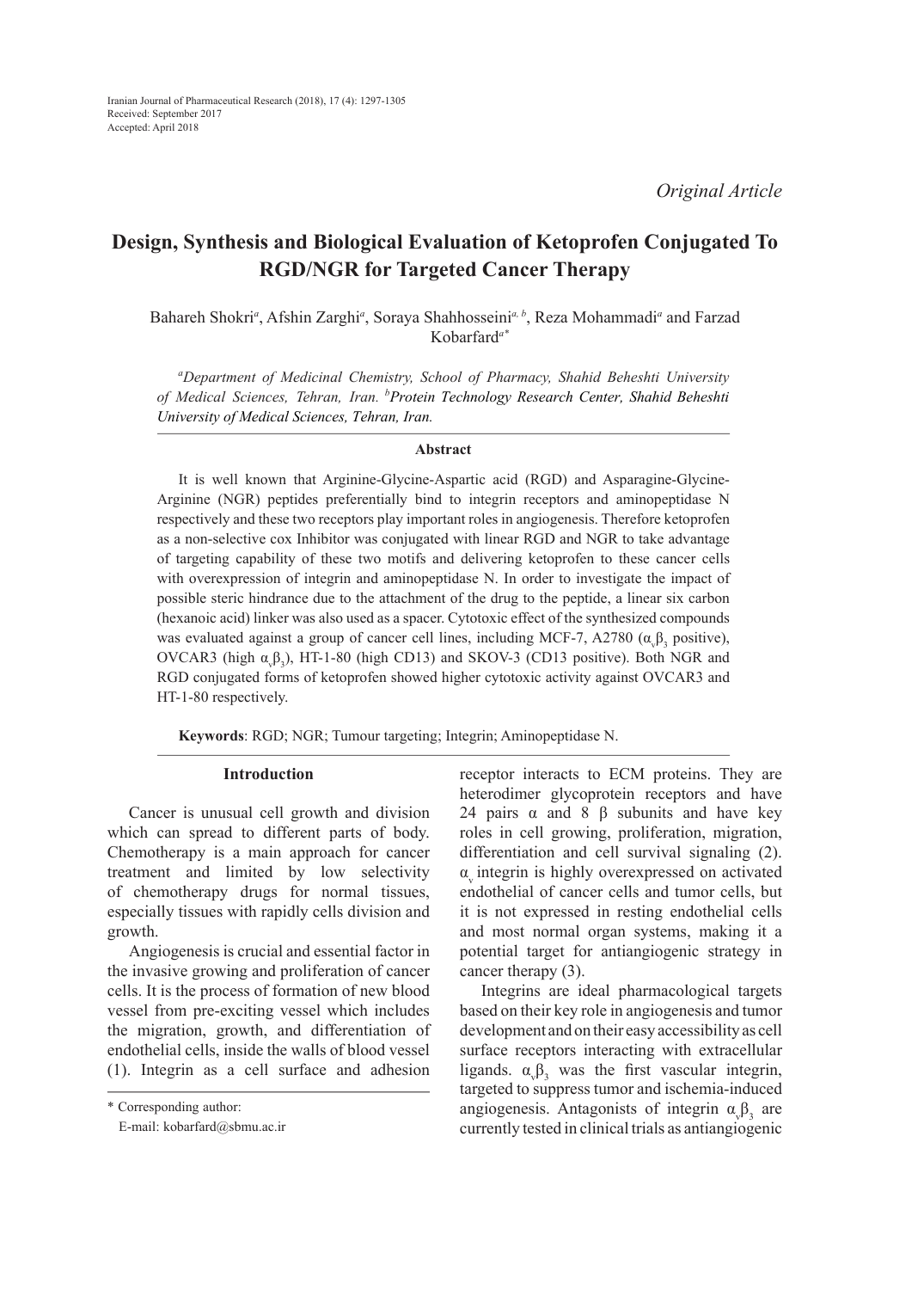gents (4). On the other hand NSAIDs have shown significant anti-proliferative effects through the inhibition of COX-2 (5, 6). It is also proven that the anti-proliferative activity of NSAIDs is via anti-angiogenesis activity of these drugs (7, 8) and inhibition of COX-2 by NSAIDs have suppressed tumor growth in animal models and reduced the risk of developing cancer in humans (6, 9 and 10). Moreover NSAIDs exert some of their anti-thrombotic and anti-inflammatory effects by interfering with integrin function. For example, indomethacin and aspirin inhibit platelet aggregation by suppressing activation of integrin  $\alpha_{\nu} \beta_3$ , the main fibrinogen receptor in platelets (11). Addition, several other reports indicate that NSIADs inhibit  $\alpha_{\nu} \beta_3$  integrin, which affects the endothelial-cell spreading, migration and angiogenesis processes (12). In light of the evidences which support the role of NSAIDs in cancer cells suppression and considering the overexpression of COX-2 enzyme in cancer cells (6, 9 and 10), targeted delivery of these therapeutic agents to the cancerous cells could maximize their efficiency and minimize their side effects. Nemours studies in tumor targeting have been implemented by using certain peptide sequences which are conjugated to the drug of interest and this strategy has been recently introduced as one of the useful strategies in medicinal chemistry of chemotherapeutic agents.

The two tripeptidic sequences, RGD (Arginine-Glycine-Aspartic acid) and NGR (Asparagine-Glycine-Arginine) motifs have been recognized as targeting tools based on phage display studies (13). RGD is a wellknown peptide sequence for targeting integrin receptors and can bind to  $a_y$ b3 and  $a_y$ b5 integrin receptors subunits which are overexpressed during the angiogenesis process of cancer cells (14). Since  $\alpha$  integrins are overexpressed on surface of cancer cells (15-19), RGD as an integrin ligand can be used as a targeting system for delivering chemotherapeutic agents to the cancer cells (3). For example, RGD has receptor on activated platelet; Shaoming Jin has used aspirin conjugated with RGDV for delivery of Aspirin to thrombus (20). NGR peptide has also been used as targeting tool for aminopeptidase N (CD13) which is overexpressed in cancer and inflammatory diseases,

Ketoprofen is a nonsteroidal anti-inflammatory drug (NSAID) which inhibits COX-1 and COX-2 enzymes. Numerous studies demonstrate that NSAIDs have anticancer properties and reduced the risk of cancers like colon and liver (21) Several structural modifications have been made in NSAIDs to change their properties such as lipophilicity, solubility in water and side effects (22-24). Cheng *et al*. have demonstrated that ketoprofen inhibits human colon tumor cell N-acetyltransferase (NAT) activity, gene expression and DNA adduct formation for the first time in 2006 (25). Marjanovic and his coworkers have also reported potential antitumor activity for the amide derivatives of ketoprofen and fenoprofen later in 2007 (26). Based on the above mentioned fact, we decided to prepare RGD and NGR conjugates of ketoprofen and evaluate their anti-cancer activity on a selected group of cancer cell lines. The conjugated forms are expected to be delivered rather selectively to tumor cell lines due to the overexpression of RGD and NGR receptors on the surface of these cells. In order to investigate the impact of possible steric hindrance due to the attachment of the drug to the peptide, a linear six carbon (hexanoic acid) linker was also used as a spacer.

### **Experimental**

#### *Materials and methods*

All chemicals and solvents were purchased from Merck (Darmstadt, Germany). N<sup>a</sup>-9-Fluorenylmethoxycarbonyl (Fmoc) protected amino acids, Rink amid resin, 1-[Bis(dimethylamino)methylene]-1*H*-1,2,3-triazolo[4,5-*b*] pyridinium 3-oxid hexafluorophosphate (HATU) were purchased from GL Biochem Company (Shanghi) Ltd. 1 HNMR spectra were recorded on a 500 MHz Bruker spectrometer. ESI-MS spectra were obtained by Agilent 6410 Triple Quad LC/MS. IR spectra were recorded on a PerkinElmer IR spectrophotometer as potassium bromide discs. The purity of compounds was confirmed by thin layer chromatography using Whatman Sil G/UV254 silica gel plates as the stationary phase and with suitable mobile phase with fluorescent indicator, and the spots were visualized under 254 and 366 nm illumination. All products was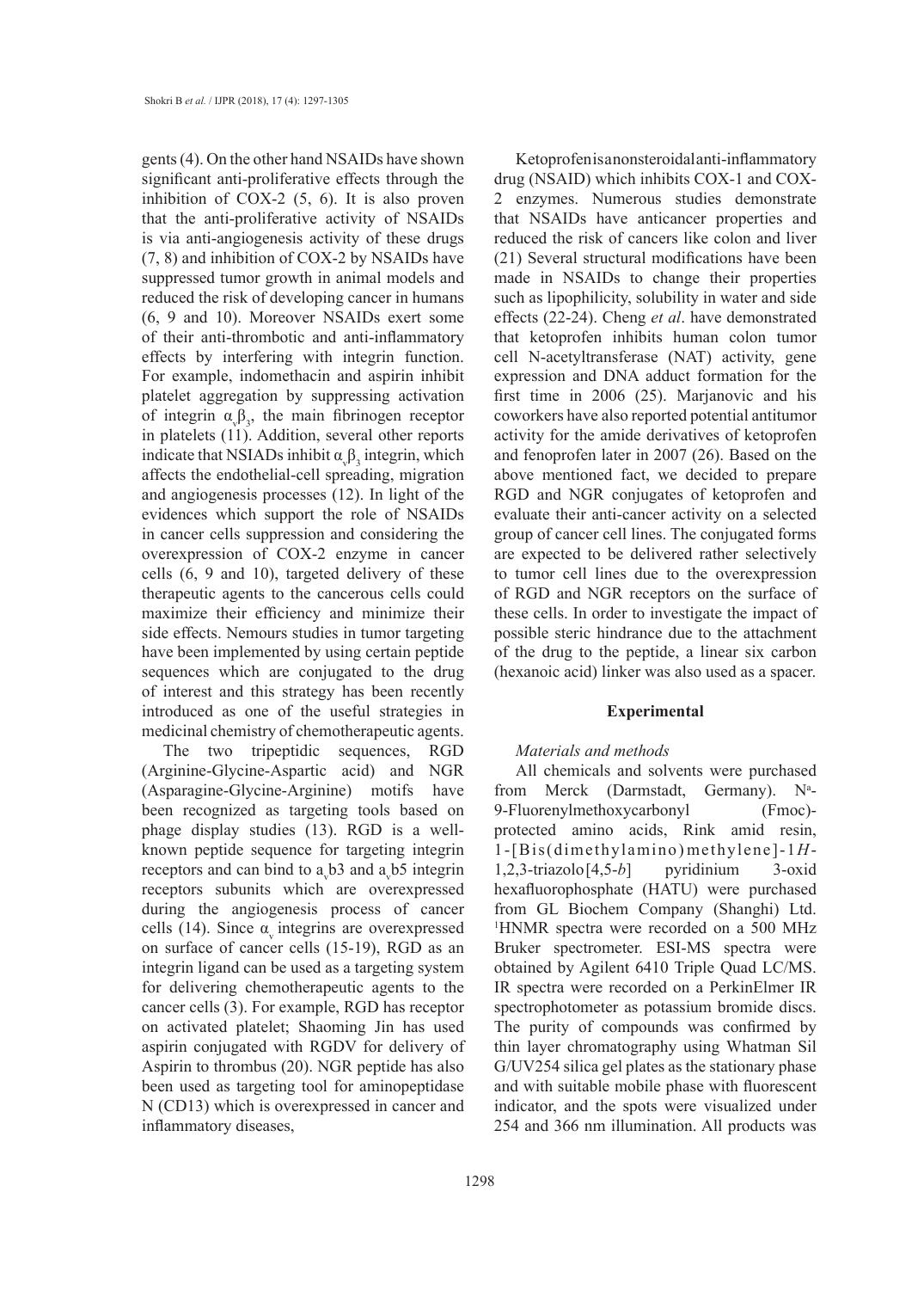purified by reverse phase HPLC on a Knaur chromatography system equipped with a Waters Prep Nova-Pak<sup>®</sup> HR ODS column (250  $\times$ 4.6 mm; porosity 5  $\mu$ m).

# *General procedure for synthesis RGD conjugated with ketoprofen*

Rink amide resin (0.5 g) was placed in a reactor and suspended in DMF under nitrogen atmosphere for 15 min. The fmoc group was removed with 20% piperidine in DMF  $(3 \times 5 \text{ mL})$ . After washing with DMF, coupling reaction was conducted. For each amino acid coupling: 2eq AA, 2eq HATU, 4eq N,N-diisopropylethylamine (DIEA), 15 mL DMF was mixed and added to the resin. The mixture was purged with  $N_2$  gas for 20 min. The completion of each coupling reaction and fmoc deprotection was tested by Kaiser Test which is the reaction of ninhydrin with amines.

After the last amino acid coupling reaction and removal of fmoc protecting group, the ketoprofen was coupled to the free amino group of the peptide, using the same standard procedure which is used for the coupling of amino acids. Finally resin washed and dried then linear peptide cleaved with trifluoroacetic acid (TFA) cocktail: TFA: Thioanisol: p-cresol: triisopropylsilane (TIS) (84%: 12%: 2%: 2%), during 2 h at room temperature. The reaction mixture was filtered and cold Diethyl Ether (50 mL) was added to the filtrate. The precipitate thus obtained was separated using centrifugation.

### *RGD*

The title compound (50 mg) was obtained as a white solid with 63% yield at 97% purity (based on chromatography, mobile phase 30% CH<sub>3</sub>CN in H<sub>2</sub>O+ 0.1% TFA); 1H NMR (500 MHz, DMSO-*d6*) *δ*: 1.54 (s, 2 H, CH<sub>2</sub>), 1.70 (s,  $2H, CH<sub>2</sub>$ ), 2.63-2.69 (m, 2H, CH<sub>2</sub>), 3.11 (s, 2H, CH<sub>2</sub>), 3.86 (s, 3H, CH<sub>2</sub>, CH), 4.50-4.53 (quartet,  $J = 0.01$ , 1H, CH), 7.15-8.68 ppm (10H, NH, NH<sub>2</sub>); IR (KBr): υ (cm-1) = 1656, 3330; LC-MS (ESI) m/z (M + H)<sup>+</sup> calcd for  $C_{12}H_{23}N_{7}O_{5}$ : 346.0, found: 346.1.

#### *NGR*

The title compound (57 mg) was obtained as a white solid with 64% yield at 93% purity

(based on chromatography, mobile phase 30% CH<sub>3</sub>CN in H<sub>2</sub>O+ 0.1% TFA); 1H NMR (500 MHz, CDCl<sub>3</sub>) *δ*: 1.50 (s, 2 H, CH<sub>2</sub>), 1.99 (s, 2H, CH<sub>2</sub>), 2.5 (s, 1H, NH), 2.58-2.69 (m, 2H, CH<sub>2</sub>), 3.23 (s, 2H, CH<sub>2</sub>), 4.03 (s, 2H, CH<sub>2</sub>), 7.15-8.3 ppm (10H, NH, NH<sub>2</sub>); IR (KBr): υ (cm-1) = 1656, 3330; LC-MS (ESI) m/z (M + H)+ calcd for  $C_{12}H_{23}N_7O_5$ : 346.0, found: 346.1.

## *Keto-RGD*

The title compound (83 mg) was obtained as a white solid with yield 65%, 98% purity (based on chromatography, mobile phase  $30\% \text{ CH}_{3} \text{CN}$ in  $H_2O+ 0.1\%$  TFA); 1H NMR (500 MHz, DMSO- $d6$ )  $\delta$ : 1.32-1.33(d, J = 0.01, 3H, CH<sub>3</sub>), 1.45-1.46 (m, 2H, CH<sub>2</sub>), 1.64-1.82 (m, 2H, CH<sub>2</sub>), 2.5 (s, 1H, NH), 2.96,3.07 (m, 2H, CH<sub>2</sub>), 3.64- $3.69$  (m,  $2H, CH<sub>2</sub>$ ),  $3.82-3.85$  (m, 1H, CH),  $4.15 4.16$  (m, 2H, CH<sub>2</sub>),  $4.26$ - $4.27$  (m, 1H, CH),  $4.38$ -4.43 (m, 1H,CH<sub>1</sub>), 7.05-8.31(15H, NH, NH<sub>2</sub> and aromatic hydrogen), 11.8 (br s, 1H, OH) ppm; IR (KBr): υ (cm-1) 1656, 3330 ; LC-MS (ESI) m/z (M + H)<sup>+</sup> calcd for  $C_{28}H_{35}N_{7}O_{7}$ : 581, found: 582.2.

# *Keto-NH-(CH2 )4 -CO-RGD*

The title compound (103 mg) was obtained as a white solid with yield 65%, 98% purity (based on chromatography, mobile phase 30%  $CH<sub>3</sub>CN$  in  $H<sub>2</sub>O+ 0.1%$  TFA); 1H NMR (500 MHz, CDCl<sub>3</sub>) *δ*: 1.05 (s, 3H, CH<sub>3</sub>), 1.20-1.23  $(m, 2H, CH_2)$ , 1.28 (s, 2H, CH<sub>2</sub>), 1.48 (m, 4H, CH<sub>2</sub>), 1.7 (m, 2H, CH<sub>2</sub>), 2.07 (m, 2H, CH<sub>2</sub>), 2.8  $(\text{br s, 2H, CH}_2)$ , 3.17 (m, 2H, CH<sub>2</sub>), 3.38 (m, 2H, CH<sub>2</sub>), 3.46-3.52 (q, J = 0.02, 1H, CH), 4.16  $(s, 2H, CH<sub>2</sub>), 4.55 (s, H, CH), 5.88-5.93 (m, H,$ CH), 7.00-7.8 ppm (18H, NH, NH, and aromatic hydrogen), IR (KBr): υ (cm-1) 1654, 3356 ; LC-MS (ESI) m/z  $(M + H)^+$  calcd for  $C_{34}H_{47}N_9O_7$ : 693, found: 694.2.

#### *Keto-NGR*

The title compound (73 mg) was obtained as a white solid with yield 57%, 98% purity (based on chromatography, mobile phase  $30\% \text{ CH}_{3} \text{CN}$ in  $H_2O+ 0.1\%$  TFA); 1H NMR (500 MHz, CDCl<sub>3</sub>) δ: 1.05 (s, 3H, CH<sub>3</sub>), 1.25 (m, 2H, CH<sub>2</sub>), 1.45 (m, 2H, CH<sub>2</sub>), 2.5 (s, 1H, NH), 2.6 (m, 2H, CH<sub>2</sub>), 3.47 (m, 2H, CH<sub>2</sub>), 3.6 (m, 1H, CH), 3.9 (m, 2H, CH<sub>2</sub>), 4.16 (m, 1H, CH), 4.43 (m,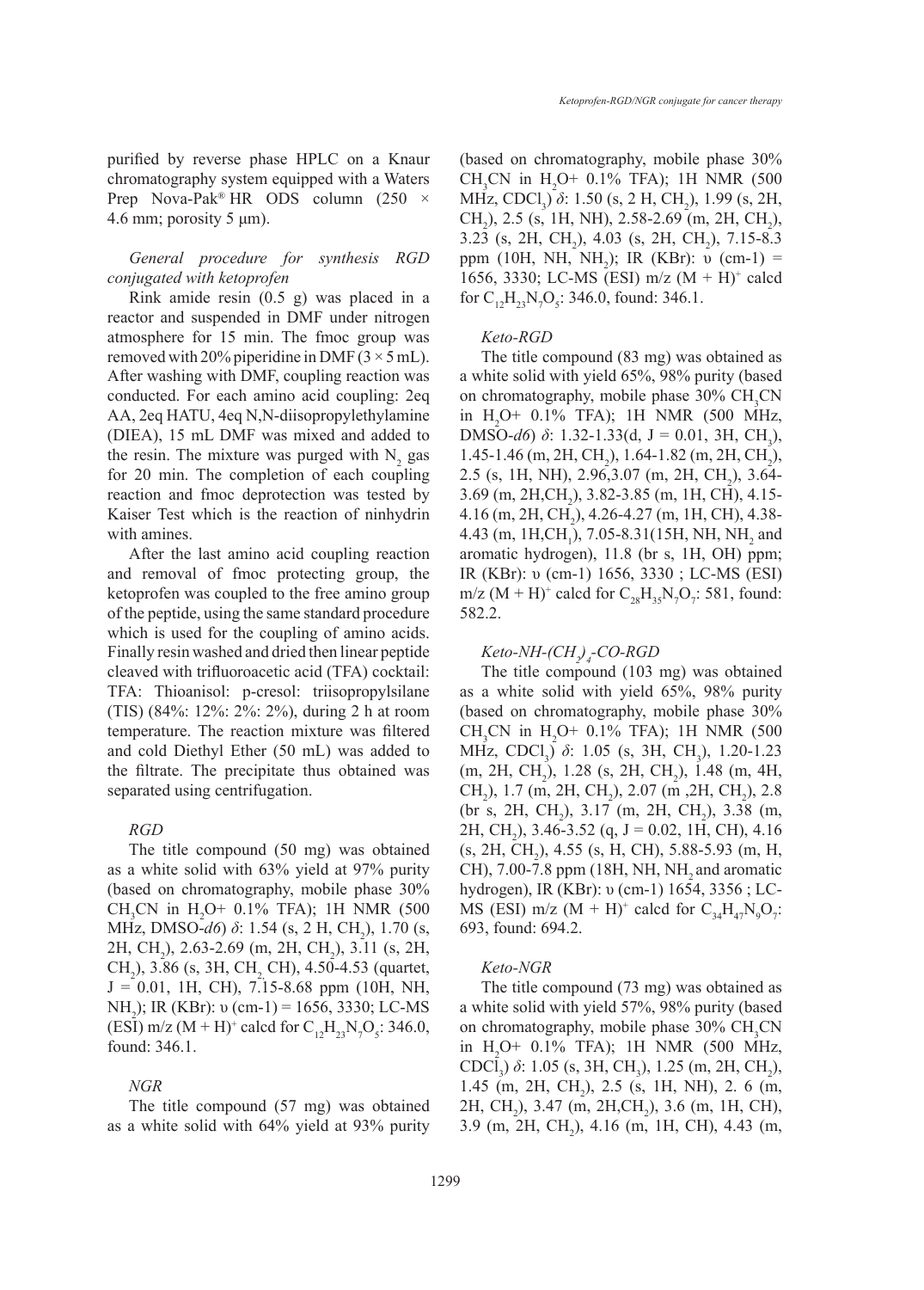1H,CH), 7.05-8.29 (19H, NH, NH<sub>2</sub> and aromatic hydrogen), 11.8 (br s, 1H, OH) ppm; IR (KBr): υ (cm-1) 1656, 3330; LC-MS (ESI) m/z  $(M + H)^+$ calcd for  $C_{28}H_{36}N_8O_7$ : 581, found: 582.2.

# *Keto-NH-(CH2 ) 4 -CO-NGR*

The title compound (110 mg) was obtained as a white solid with yield 69%, 97% purity (based on chromatography, mobile phase  $30\% \text{ CH}_{3} \text{CN}$ in  $H_2O+ 0.1\%$  TFA); 1H NMR (500 MHz, CDCl<sub>3</sub>) *δ*: 1.05 (d, 3H, CH<sub>3</sub>), 1.19-1.25 (m, 6H, 3CH<sub>2</sub>), 1.46-1.48 (m, 2H, CH<sub>2</sub>), 1.64 (m, 2H, CH<sub>2</sub>), 2.28 (br s, 2H, CH<sub>2</sub>), 2.49 (s, 1H, NH), 2.90 (br s, 2H, CH<sub>2</sub>), 2.97 (s, 2H, CH<sub>2</sub>), 3.40 (br s, 2H, CH<sub>2</sub>), 3.46-3.51(q, H, CH), 4.12 (s, 2H,  $CH<sub>2</sub>$ ), 4.8 (m, 1H, CH) 5.88-5.93 (m, 1H, CH), 7.00-8.03 ppm (20, H NH, NH, aromatic ring); IR (KBr): υ (cm-1); IR (KBr): υ (cm-1) 1659, 1647, 3331; LC-MS (ESI) m/z (M + H)+ calcd for  $C_{34}H_{47}N_9O_7$ : 693, found 694.1.

## *Cell cytotoxicity*

In order to evaluate the cytotoxic activity of the synthesis compounds, five cell lines: A2780 (low  $\alpha_{\rm v}\beta_3$ ), OVCAR-3 (high  $\alpha_{\rm v}\beta_3$ ), SKOV-3 (low CD13), HT-1080 (high CD13) and MCF-7 and fibroblast cell were selected. A2780 and MCF-7 are both cancer cells, but A2780 is  $\alpha$ <sub>v</sub>  $\beta$ 3 integrin overexpressing cell line. Three concentrations of products were prepared and were evaluated after 48 h by using MTT method. Therefore cells cultured in culture media (RPMI1640) at 37 °C under 5% CO2 supplemented with 10% fetal bovine serum (FBS), 100 U/mL penicillin and 100 μg/mL streptomycin. Nearly 10<sup>4</sup> cells were seeded into 96-well plates and were grown for 24 h in incubator. Compounds and doxorubicin added to wells, cells were incubated at 37 °C for 48 h. Cells without any adding of compound were used as negative control, Doxorubicin was used as positive control and DMSO as the solvent of the test compounds. After 48 h, 10 μL of MTT (5 mg/mL in PBS) was added at 37 °C for 4 h. The medium with MTT was removed and 100 μL DMSO was added to each well, cover the plate from light, shake it for 5 min, then optical densities were read at 570 nm with a reference wavelength of 630 nm as background using a spectrophotometer plate reader (Infinite® M200, TECAN).

#### *Molecular modeling (docking) studies*

Docking studies were performed using AutoDock Vina software for all the synthesized compounds to study their interactions with extracellular domain of the  $\alpha_{\nu} \beta 3$  integrin receptor in the presence of the  $Mn^{2+}$  ion and with active sites of APN. The crystal structure of the extracellular domain of the  $\alpha_{\gamma} \beta$ 3 integrin receptor in the presence of the  $Mn^{2+}$  ion (PDB entry code: 1L5G) (27) was obtained from the RCSB Protein Data Bank. Since in the X-ray structure the head group of  $\alpha_{\gamma} \beta_3$  integrin, which comprises the  $\beta$  propeller domain of  $\alpha$ <sub>v</sub> and the  $\beta_3$  domain of  $\beta_3$ , has been identified as the ligand binding region, only the globular head is considered for docking study. The X-ray crystal structure of APN was obtained from the RCSB Protein Data Bank (PDB code: 2DQM) (28).

All the compounds were built using hyperchem version 8 and subsequently minimized. The protein structure was prepared for docking using AutoDock Tool. Polar hydrogen was added and non-polar hydrogen was merged and finally Kollman united atom charge and atom type parameters were added to 1L5G for RGD products and 2DQM for NGR products. Grid map dimensions for 1L5G (18.6378  $\times$  41.9200  $\times$  43.1259) were set surrounding active site. The energy minimized ligands were docked in binding site of  $\alpha_{\nu} \beta_3$  integrin receptor. The quality of the docked structures was assessed by measuring the intermolecular energy of the ligand-enzyme assembly. Grid map dimensions for 2DQM  $(71.9186 \times 47.8031 \times 7.3077)$ were set surrounding active site. The energy minimized ligands were docked in binding site of APN.

#### **Result and Discussion**

#### *Chemistry*

Ketoprofen were selected as NSAIDs and fmoc peptide synthesis strategy was used to make both the peptide-drug conjugates and peptidespacer-drug conjugates. Therefore, fmoc-6 amino hexanoic acid was needed to make the peptide-spacer-drug conjugates (Scheme 1). The synthesis process is summarized in Scheme 2. The structures of all products are showed in Scheme 3.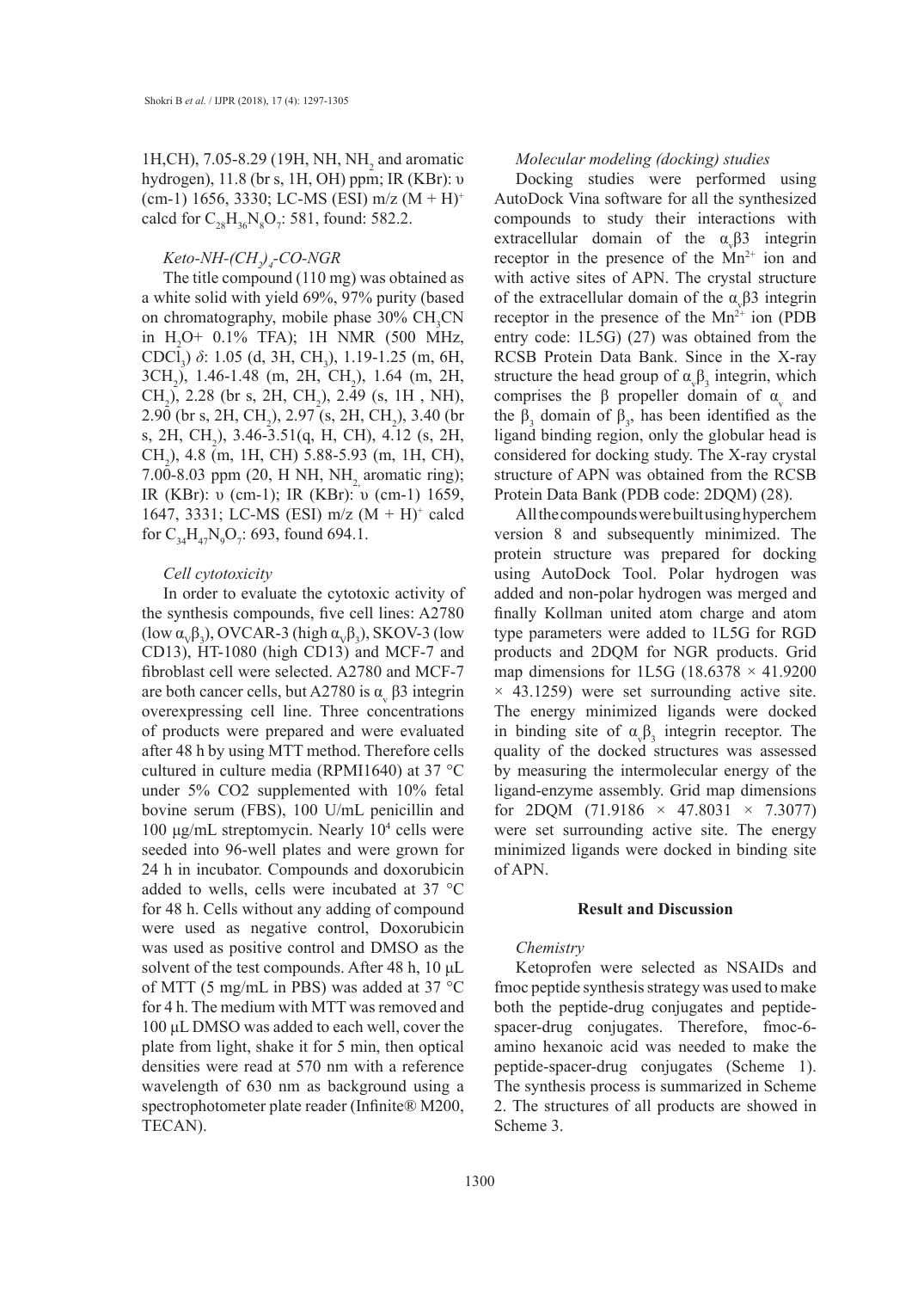

**Scheme 1.** Peptide-drug and peptide-spacer-drug conjugates. **Scheme 1.** Peptide-drug and peptide-spacer-drug conjugates. Peptide = RGD or NGR, Drug = ketoprofen. Peptide = RGD or NGR, Drug = ketoprofen.

#### *Biological activity*

RGD and NGR are promising peptide sequences for targeted drug delivery to tumor cells. They can carry their drug conjugated to their target tumor. Ketoprofen was attached to N-terminus of the tripeptides RGD and NGR through its carboxylic acid group and thus an amide bond is responsible for the conjugation. In order to avoid the possible steric hindrance which is caused by the closeness of ketoprofen **R** to the tripeptide, another from of the conjugate was also synthesized in which ketoprofen was OVC attached to the tripeptide through a linear six

carbon linker. Anti-proliferation activities of the synthesized compound were evaluated on a selected group of cancer cell lines. The results  $\frac{1}{2}$  comparing the results conjugated to are summarized in Table 1: comparing the results reveals the following points:

> a. No inhibitory activity was observed on  $MCF-7$  (as a tumor cell without over-expressed RGD- or NGR-binding protein on its surface) or Fibroblasts (as normal non-tumor cells).

> b. ketoprofen caused no inhibition at 100  $\mu$ m concentration either on A2780 or on OVCAR-3. However the conjugated forms of ketoprofen with RGD either with or without



**Scheme 2.** Solid-phase peptide synthesis of RGD or NGR Drug conjugated, (1) solid phase peptide synthesis, (2) ketoprofen, HATU, DIEA, DMF, (3) fmoc-amino hexanoic acid, HATU, DIEA, DMF, (4) fmoc deprotection by Piperidine 20%, (5) cleavage by TFA, Thioanisol, *p*-cresol, TIS.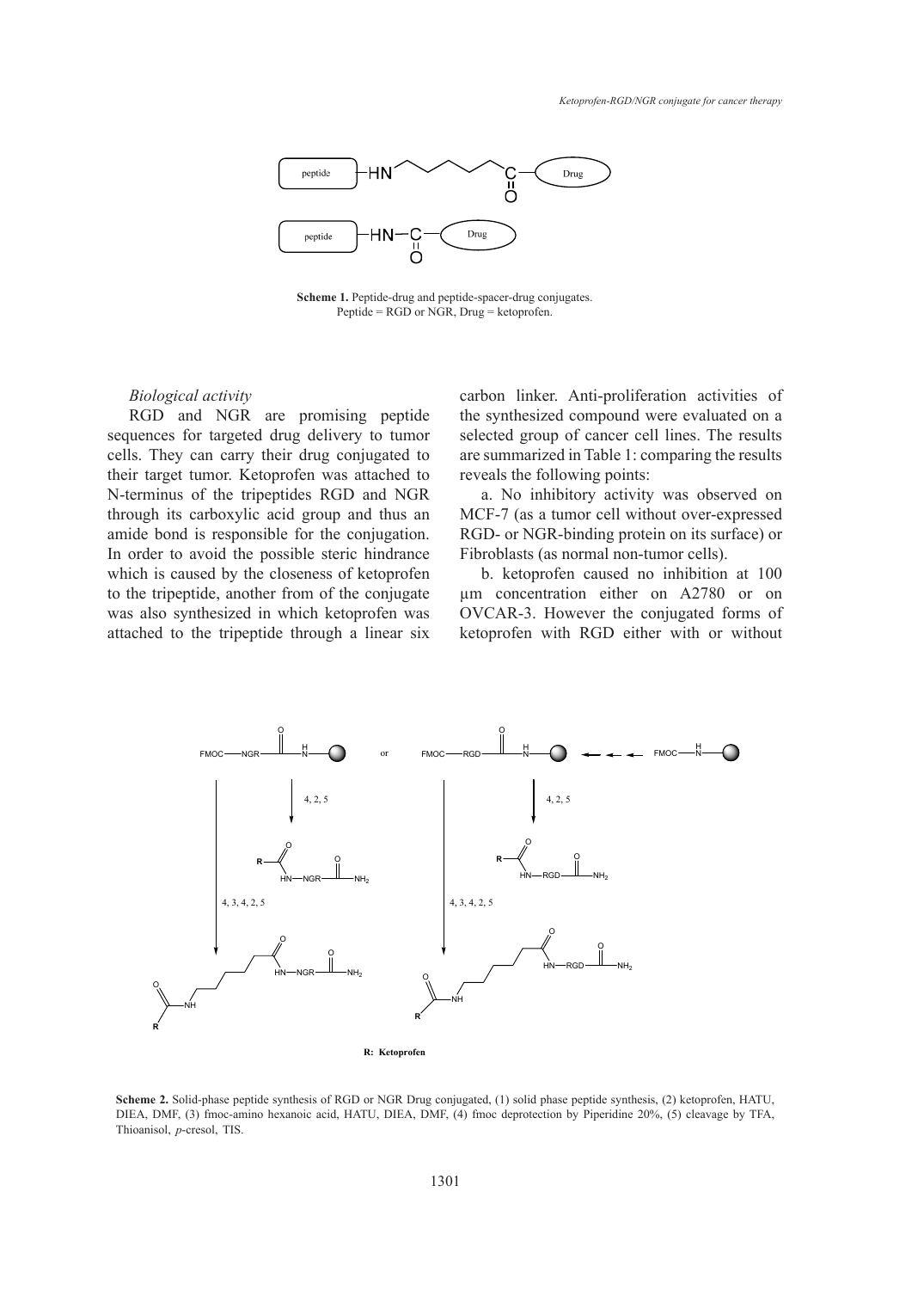





NGR







Ketoprofen-NGR



Ketoprofen-spacer-RGD Ketoprofen-spacer-NGR Ketoprofen-spacer-RGD Ketoprofen-spacer-NGR

 $S$ cheme . **Scheme 3.** Structure of all compounds. **Scheme 3.** Structure of all compounds.

Table 1. Inhibitory % values of compounds at 100  $\mu$ M concentration.

|                             | A2780            | OVCAR3                   | <b>HT-1080</b> | SKOV-3         | $MCF-7$                  | Fibroblast    |
|-----------------------------|------------------|--------------------------|----------------|----------------|--------------------------|---------------|
| Ketoprofen                  | No<br>inhibition | No inhibition            | $9.25 \pm 1.3$ | $14 \pm 4.7$   | $\overline{\phantom{a}}$ | No inhibition |
| Keto-RGD                    | $55 \pm 0.5$     | $77 \pm 0.47$            | ۰              |                | $13 \pm 0.2$             | No inhibition |
| Keto-NH- $(CH_2)_4$ -CO-RGD | $63 \pm 0.6$     | $65 \pm 2.7$             | ٠              |                | $36 \pm 0.5$             | No inhibition |
| Keto-NGR                    | $28 \pm 2.6$     | $\overline{\phantom{a}}$ | $54 \pm 0.5$   | $50 \pm 0.6$   | $\overline{\phantom{a}}$ | No inhibition |
| Keto-NH- $(CH_2)_4$ -CO-NGR | $41 \pm 0$       | $\overline{\phantom{0}}$ | $76 \pm 1$     | $60 \pm 0.2$   | ÷,                       | No inhibition |
| RGD                         | $10 \pm 2.2$     | No inhibition            | No inhibition  | $9.5 \pm 0.5$  | No inhibition            | No inhibition |
| <b>NGR</b>                  | $6 \pm 1.5$      | No inhibition            | $6.5 \pm 0.5$  | No inhibition  | No inhibition            | No inhibition |
| Doxorubicin**               | $65 \pm 1.2$     | $45.25 \pm 1.25$         | $26.7 \pm 4.8$ | $29.5 \pm 2.5$ | $38 \pm 0.53$ **         |               |

 $\omega$  the closeness of the closeness of the tripe ptide, and the tripe professor of the tripe point of the tripe point of the tripe point of the tripe point of the tripe point of the tripe point of the tripe point of the t \* : at 50 µM.

\*\*: at 5  $\mu$ M.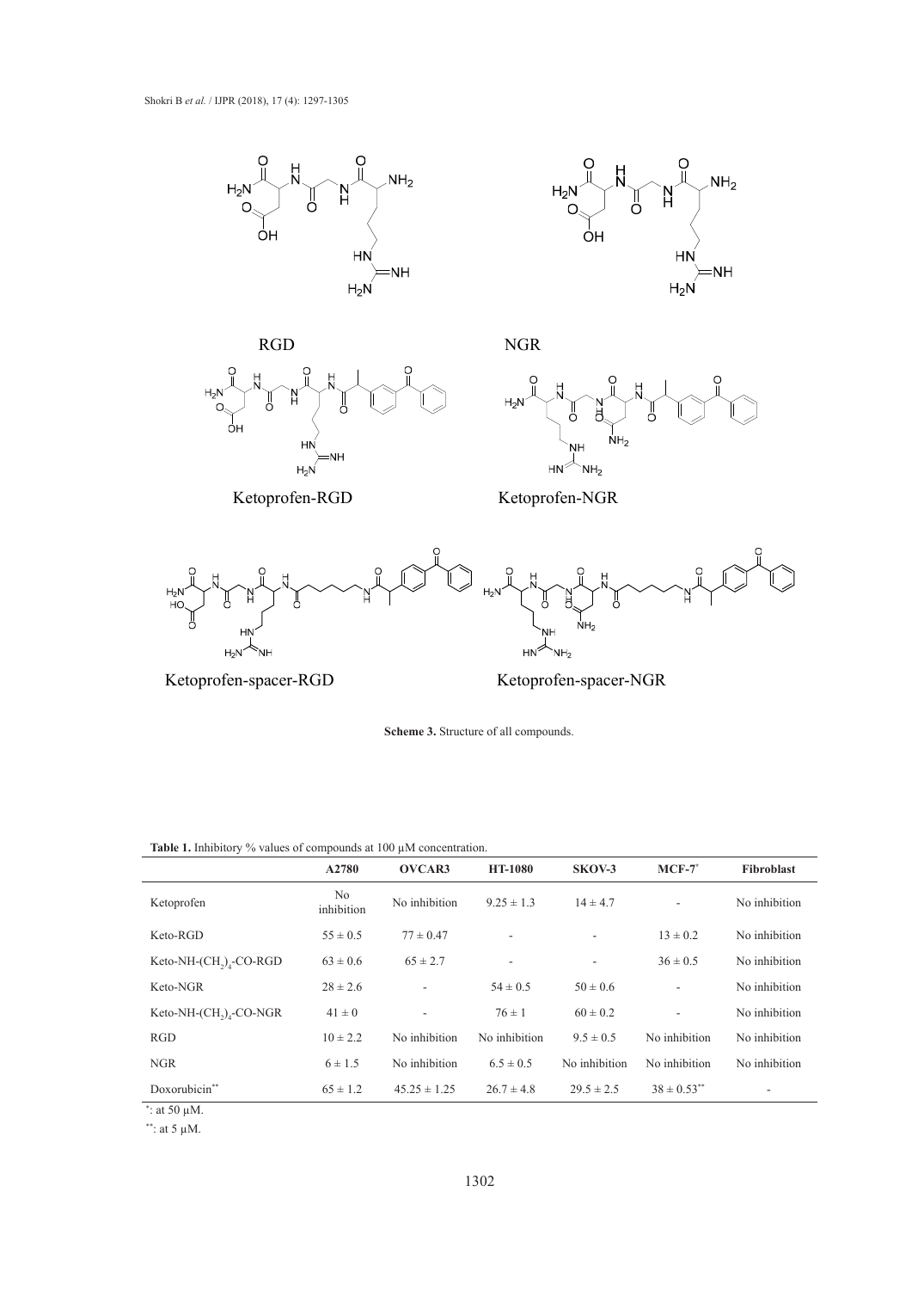

**Figure 1.** The docking result of ketoprofen-spacer-NGR with aminopeptidase N (PDB code: 2DQM).

spacer, showed >50% inhibition on both cell lines. The two cell lines are well recognized for the overexpression of RGD receptors (A2780 with low and OVCAR-3 with high expression of  $\alpha_{\rm v}\beta_3$ ) on their surface. In case of A2780, ketospacer-RGD showed higher inhibitory activity than keto-RGD (63 *vs.* 55% inhibition) which indicates possible role of spacer either in better binding to the receptor or in mitigating the steric hindrance for better binding of RGD to the cell cases, the conjugated forr surface. Surprisingly, the opposite pattern is spacer between ketoprofe observed in case of OVCAR-3 which shows the possible impediment of linker group for the ligand-receptor binding.

c. NGR conjugates of ketoprofen caused 3-7 times higher inhibition compared to ketoprofen on HT-1080 and SKOV-3. These are the cancer cell lines with over expression of NGR receptor (SKOV-3 with low and HT-1080 with high expression of CD13) on their surface. Therefore it could be speculated that the NGR e of spacer either in better companionship with ketoprofen has improved or in mitigating the steric its cytotoxic activity on these cell lines. In both cases, the conjugated form which contains the spacer between ketoprofen and NGR showed OVCAR-3 which shows higher activity which could be assigned ent of linker group for the to the less hindrance for ligand- receptor ng. The site of  $\sim$  ion in active site has 5.45A distance from the carbon chain.  $\mathcal{L}$  and  $\mathcal{L}$  and  $\mathcal{L}$  and  $\mathcal{L}$  and 3.9A and 3.7A  $\mathcal{L}$  and 3.9A and 3.7A has come into  $\mathcal{L}$ 



**Figure 2.** The docking result of ketoprofen-spacer-RGD with  $\alpha_v$   $\beta_3$  integrin (PDB code: 1L5G).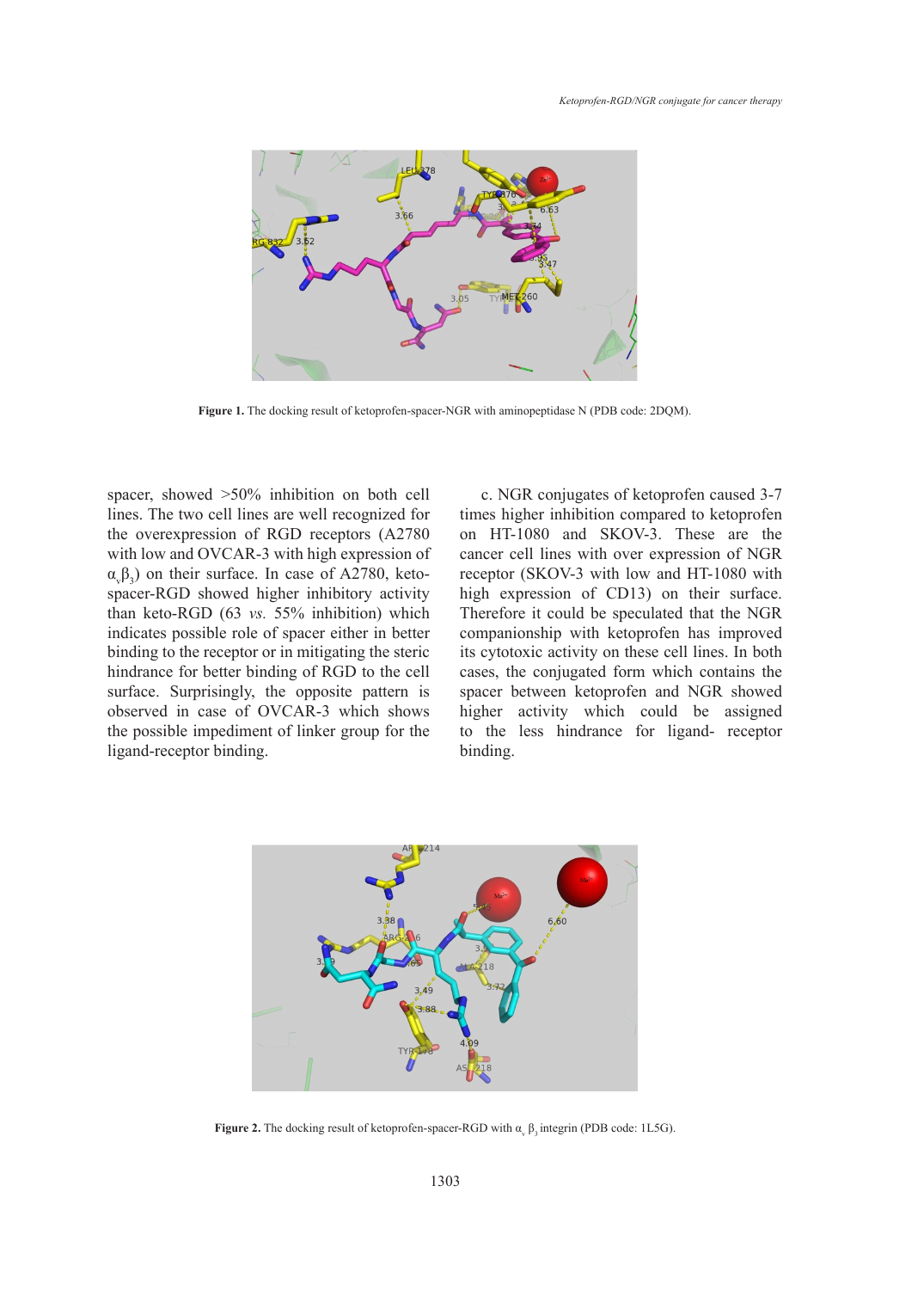#### *Molecular modeling (docking) studies*

Aminopeptidase N (APN/CD13) which is assumed to be the target of ketoprofen-NGR conjugate is a zinc-dependent metalloprotease which is overexpressed in many disease such as cancer and inflammation. Bestatin is the first marketed APN inhibitor which has been introduced in 1976 (29). Therefor a docking study was conducted to investigate the possible binding mode of ketoprofen-spacer-NGR which has highest activity against HT-1080 cells. The result is presented in Figure 1. The carbonyl oxygen of ketoprofen can interact with the zinc ion with the distance of ca 6.6A˚. The distance of the guanidine residue of Arg 832 with guanidine residue of keto-spacer-RGD was 3.62A˚ and they form hyrogen bond. Tyrosine 376 is in proximity of the ketoprofen ring, suggesting a  $\pi$ - $\pi$  stacking interaction between the two rings with the distance of 3.66A˚. Leucin 378 residue has come into contact with the 6 membered spacer which was used to prevent the possible steric interference between ketoprofen and NGR and thus causing the more efficient binding of ketoprofen-spacer-NGR to the receptor.

RGD target  $\alpha_{\gamma} \beta_3$  integrin subunit that is overexpressed in cancer. In order to explore the possible mode of interaction for keto-RGD conjugate, docking study was carried out using 1L5G crystallography of  $\alpha_{\gamma} \beta_3$  integrin and the results are presented in Figure 2. Arg 216 in β chain forms hydrogen bond with gunidine residue with the distance of 3.29 A $\degree$ and also (β)-Arg 214 forms hydrogen bon with  $3.38A^{\circ}$  from NH<sub>2</sub> of asparagin moiety. The distance of  $Mn^{2+}$  ion in active site of enzyme from the carbonyl group of ketoprofen is  $6.6A^{\circ}$ . Another Mn<sup>2+</sup> ion in active site has 5.45A˚ distance from the carbonyl group of RGD peptide chain. Hydrophobic residue of (β)-Ala 218 with the distance of 3.9A˚ and 3.7A˚ has come into contact with ketoprofen rings. Hydroxyl group of (α)-Tyr178 forms hydrogen bond with NH of guanidine in keto-RGD with the distance of 3.88A˚ and also tyrosin ring has  $3.49A^{\circ}$  distance from CH<sub>2</sub> side chain of Arg in keto-RGD.

#### **Conclusion**

RGD and NGR peptide sequences are

capable of guiding a chemotherapeutic agent to its target. This strategy could be used for maximizing the efficiency of chemotherapy based on the fact that in many cancer cells, specific membrane receptors are overexpressed on the cell surface. The result of present study show that ketoprofen conjugated to RGD and NGR have higher cytotoxic activity compared to ketoprofen itself which strongly supports the hypothesis of targeting by peptide-drug conjugates.

#### **References**

- (1) Campbell SC, Volpert OV, Ivanovich M and Bouck NP. Molecular mediators of angiogenesis in bladder cancer*. Cancer Res.* (1998) 58: 1298-304.
- Barczyk M, Carracedo S and Gullberg D. Integrins*.* (2) *Cell Tissue Res.* (2010) 339: 269-80.
- (3) Brooks PC, Clark R and Cheresh DA. Requirement of vascular integrin alpha v beta 3 for angiogenesis*. Science* (1994) 264: 569-71.
- Raguse JD, Gath HJ, Bier J, Riess H and Oettle H. (4) Cilengitide (EMD 121974) arrests the growth of a heavily pretreated highly vascularised head and neck tumour*. Oral Oncol.* (2004) 40: 228-30.
- (5) Taketo MM. Cyclooxygenase-2 inhibitors in tumorigenesis (Part II)*. J. Natl. Cancer Inst.* (1998) 90: 1609-20.
- Williams CS, Tsujii M, Reese J, Dey SK and DuBois (6) RN. Host cyclooxygenase-2 modulates carcinoma growth*. Eur. J. Clin. Invest.* (2000) 105: 1589-94.
- Tsujii M, Kawano S, Tsuji S, Sawaoka H, Hori M and (7) DuBois RN. Cyclooxygenase regulates angiogenesis induced by colon cancer cells*. Cell* (1998) 93: 705-16.
- (8) Masferrer JL, Leahy KM, Koki AT, Zweifel BS, Settle SL, Woerner BM, Edwards DA, Flickinger AG, Moore RJ and Seibert K. Antiangiogenic and antitumor activities of cyclooxygenase-2 inhibitors*. Cancer Res.*  (2000) 60: 1306-11.
- (9) Taketo MM. Cyclooxygenase-2 inhibitors in tumorigenesis (Part II). *J. Natl. Cancer Inst.* (1998) 90: 1609-20.
- (10) Steinbach G, Lynch PM, Phillips RK, Wallace MH, Hawk E, Gordon GB, Wakabayashi N, Saunders B, Shen Y and Fujimura T. The effect of celecoxib, a cyclooxygenase-2 inhibitor, in familial adenomatous polyposis*. N. C. Med. J.* (2000) 342: 1946-52.
- (11) Domínguez Jiménez C, Díaz González F, González Álvaro I, Cesar JM and Sánchez Madrid F. Prevention of αIIbβ3 activation by non-steroidal antiinflammatory drugs*. FEBS Lett.* (1999) 446: 318-22.
- (12) Brooks PC, Montgomery AM, Rosenfeld M, Reisfeld RA, Hu T, Klier G and Cheresh DA. Integrin  $\alpha_{\nu} \beta_3$ antagonists promote tumor regression by inducing apoptosis of angiogenic blood vessels*. Cell* (1994) 79: